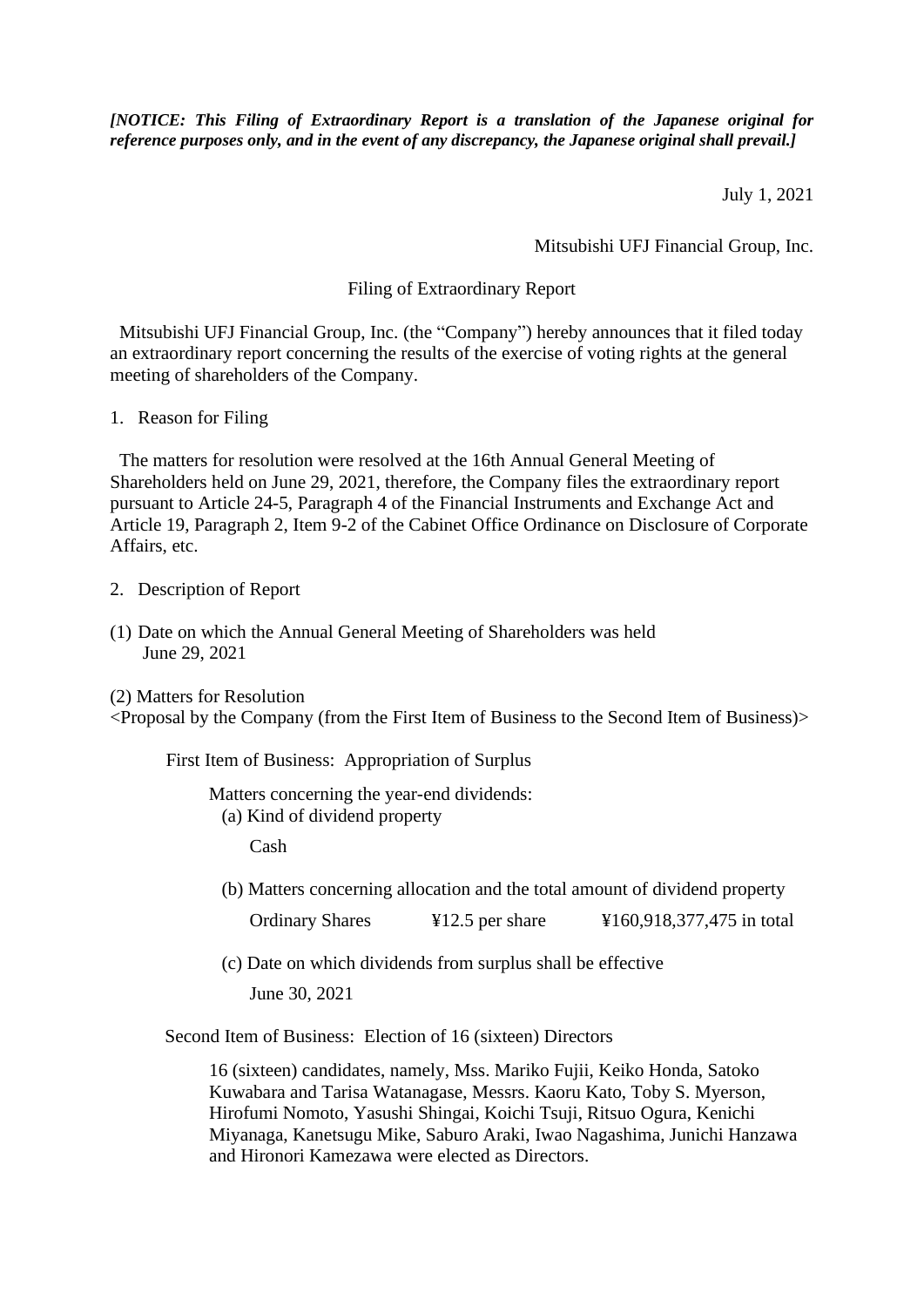< Proposal by Shareholders (from Third Item of Business to Eighth Item of Business)>

| Partial Amendment to the Articles of Incorporation                 |
|--------------------------------------------------------------------|
| (Disclosure of a plan outlining the company's business strategy    |
| to align its financing and investments with the goals of the Paris |
| Agreement)                                                         |
| Partial Amendment to the Articles of Incorporation                 |
| (Early Submission of Securities Reports)                           |
| Partial Amendment to the Articles of Incorporation                 |
| (Prohibition of Parental Child Abduction)                          |
| Partial Amendment to the Articles of Incorporation                 |
| (Prohibition of Financing and Other Inappropriate or Irregular     |
| Transactions with Antisocial Forces or the Parties that Provide    |
| <b>Benefit Thereto</b> )                                           |
| Partial Amendment to the Articles of Incorporation                 |
| (Establishment of a Helpline for Whistle-Blowers)                  |
| Election of a Director                                             |
|                                                                    |

(3) The number of affirmative and negative votes and the number of abstentions to the above items of business; the requirements for the adoption of the items of business and the resolution results

| Items of<br><b>Business</b>      | Number of<br>affirmative<br>votes | Number of<br>negative<br>votes | Number of<br>abstentions | Number of<br>voting rights<br>οf<br>shareholders<br>present at the<br>meeting | <b>Resolution results</b> |                          |  |  |  |
|----------------------------------|-----------------------------------|--------------------------------|--------------------------|-------------------------------------------------------------------------------|---------------------------|--------------------------|--|--|--|
|                                  |                                   |                                |                          |                                                                               | Approval<br>ratio $(\%)$  | Approved/<br>Disapproved |  |  |  |
| <b>First Item</b><br>of Business | 98,874,975                        | 109,810                        | 17,410                   | 99,128,409                                                                    | 99.74                     | Approved                 |  |  |  |
| Second Item of Business          |                                   |                                |                          |                                                                               |                           |                          |  |  |  |
| Mariko<br>Fujii                  | 98,112,761                        | 879,170                        | 10,260                   | 99,128,405                                                                    | 98.97                     | Approved                 |  |  |  |
| Keiko<br>Honda                   | 98,351,401                        | 640,531                        | 10,260                   | 99,128,406                                                                    | 99.21                     | Approved                 |  |  |  |
| Kaoru<br>Kato                    | 97,969,153                        | 1,022,777                      | 10,262                   | 99,128,406                                                                    | 98.83                     | Approved                 |  |  |  |
| Satoko<br>Kuwabara               | 96,642,303                        | 2,349,629                      | 10,260                   | 99,128,406                                                                    | 97.49                     | Approved                 |  |  |  |
| Toby S.<br>Myerson               | 98,327,602                        | 664,428                        | 10,162                   | 99,128,406                                                                    | 99.19                     | Approved                 |  |  |  |
| Hirofumi<br>Nomoto               | 85,618,481                        | 13,373,433                     | 10,262                   | 99,128,390                                                                    | 86.37                     | Approved                 |  |  |  |
| Yasushi<br>Shingai               | 98,328,507                        | 663,423                        | 10,262                   | 99,128,406                                                                    | 99.19                     | Approved                 |  |  |  |

Total number of voting rights (As of March 31, 2021): 128,669,570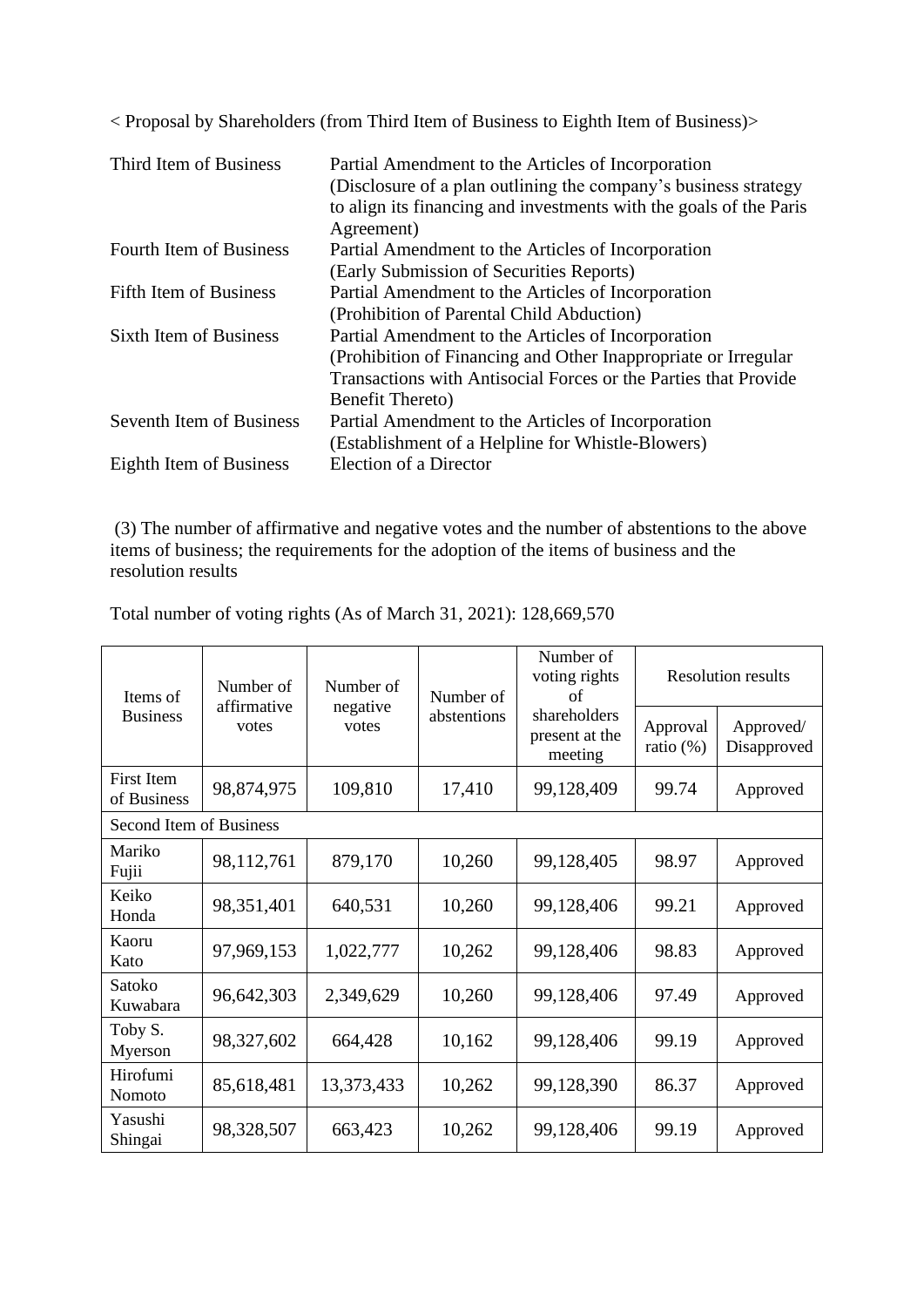| Items of<br><b>Business</b>           | Number of<br>affirmative<br>votes | Number of<br>negative<br>votes | Number of<br>abstentions | Number of<br>voting rights<br>of<br>shareholders<br>present at the<br>meeting | <b>Resolution results</b> |                          |
|---------------------------------------|-----------------------------------|--------------------------------|--------------------------|-------------------------------------------------------------------------------|---------------------------|--------------------------|
|                                       |                                   |                                |                          |                                                                               | Approval<br>ratio (%)     | Approved/<br>Disapproved |
| Koichi<br>Tsuji                       | 98,357,285                        | 634,645                        | 10,262                   | 99,128,406                                                                    | 99.22                     | Approved                 |
| Tarisa<br>Watanagase                  | 98,329,960                        | 661,973                        | 10,260                   | 99,128,407                                                                    | 99.19                     | Approved                 |
| Ritsuo<br>Ogura                       | 95,370,846                        | 3,621,071                      | 10,262                   | 99,128,393                                                                    | 96.20                     | Approved                 |
| Kenichi<br>Miyanaga                   | 95,346,467                        | 3,645,449                      | 10,262                   | 99,128,392                                                                    | 96.18                     | Approved                 |
| Kanetsugu<br>Mike                     | 96,060,742                        | 1,673,419                      | 1,268,027                | 99,128,402                                                                    | 96.90                     | Approved                 |
| Saburo<br>Araki                       | 97,997,891                        | 994,039                        | 10,262                   | 99,128,406                                                                    | 98.85                     | Approved                 |
| Iwao<br>Nagashima                     | 98,029,830                        | 962,099                        | 10,262                   | 99,128,405                                                                    | 98.89                     | Approved                 |
| Junichi<br>Hanzawa                    | 98,020,360                        | 971,569                        | 10,262                   | 99,128,405                                                                    | 98.88                     | Approved                 |
| Hironori<br>Kamezawa                  | 94,552,841                        | 4,439,073                      | 10,262                   | 99,128,390                                                                    | 95.38                     | Approved                 |
| Third Item<br>of Business             | 22,516,535                        | 76, 101, 226                   | 384,420                  | 99,128,395                                                                    | 22.71                     | Disapproved              |
| Fourth Item<br>of Business            | 27,342,788                        | 71,635,422                     | 23,967                   | 99,128,391                                                                    | 27.58                     | Disapproved              |
| Fifth Item<br>of Business             | 3,858,152                         | 89,135,973                     | 42,916                   | 98,542,803                                                                    | 3.91                      | Disapproved              |
| Sixth Item<br>of Business             | 3,966,031                         | 89,028,837                     | 42,173                   | 98,542,803                                                                    | 4.02                      | Disapproved              |
| Seventh<br>Item of<br><b>Business</b> | 4,468,588                         | 88,901,422                     | 252,635                  | 99,128,407                                                                    | 4.50                      | Disapproved              |
| Eighth Item<br>of Business            | 3,491,115                         | 89,804,183                     | 327,347                  | 99,128,407                                                                    | 3.52                      | Disapproved              |

(Notes) 1. The requirements for adoption of each item of business are as follows:

The First Item of Business :

A majority of the affirmative voting rights of shareholders who are entitled to exercise their voting rights present at the meeting.

The Second Item of Business and the Eighth Item of Business :

- (i) Shareholders holding one third or more of the voting rights of shareholders who are entitled to exercise their voting rights are present.
- (ii) A majority of the voting rights exercised by said shareholders who are present at the meeting are affirmative.

From the Third Item of Business to the Seventh Item of Business :

(i) Shareholders holding one third or more of the voting rights of shareholders who are entitled to exercise their voting rights are present.